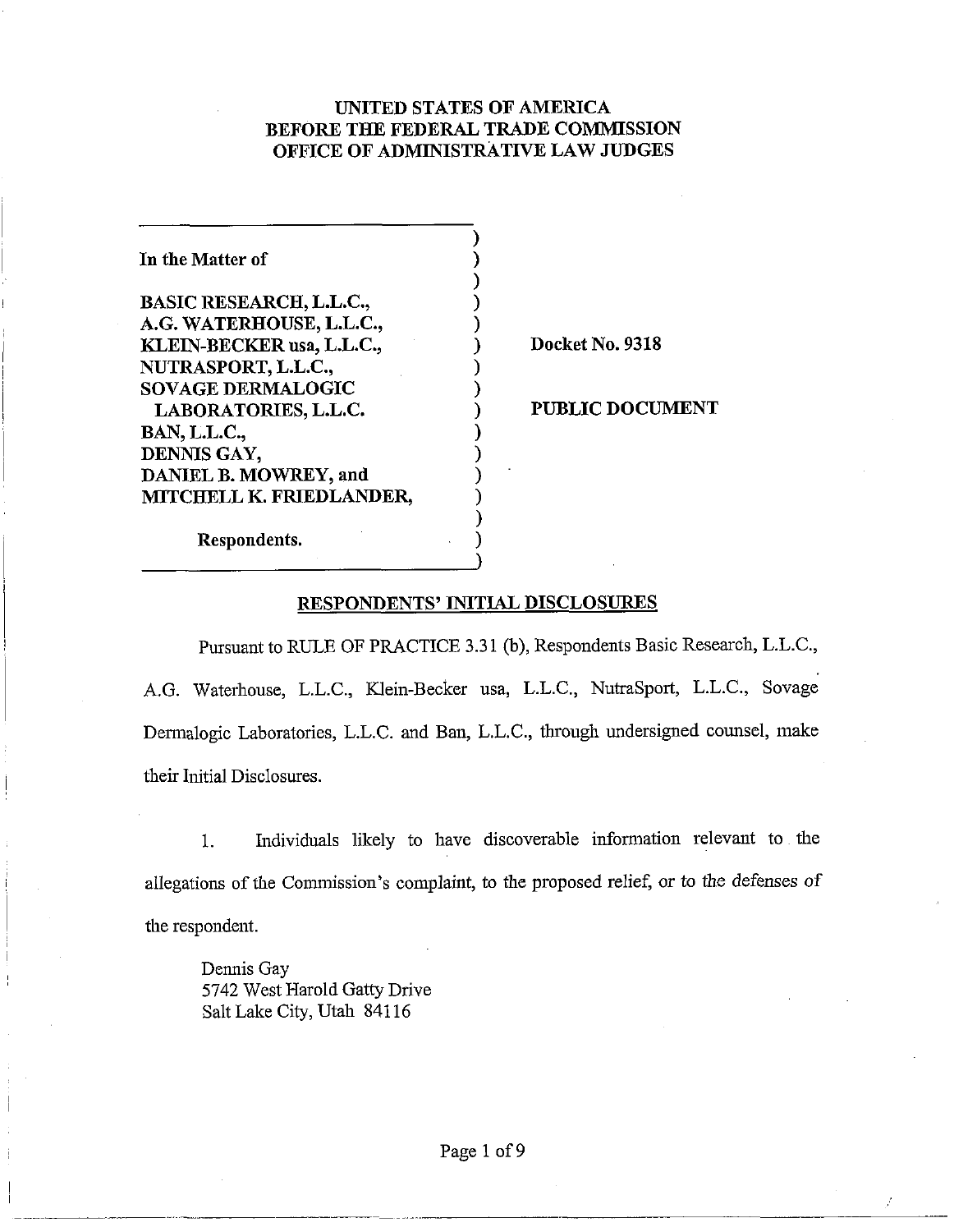Mitchell Friedlander 5742 West Harold Gatty Drive Salt Lake City, Utah 841 16

Daniel Mowrey, Ph.D. 5742 West Harold Gatty Drive Salt Lake City, Utah 841 16

Carla Fobbs 5742 West Harold Gatty Drive Salt Lalce City, Utah 841 16

Nathalie Chevreau, Ph.D. 5742 West Harold Gatty Drive Salt Lake City, Utah 841 16

Gina Gay 5742 West Harold Gatty Drive Salt Lake City, Utah 84116

Stephen Nagin 3225 Aviation Ave.  $-3^{rd}$  Floor Miami, FL 33 133-4741 (305) 854-5353

Patton Boggs 1660 Lincoln Street, #I900 Denver, CO 80264

Martin Hahn HOGAN & HARTSON 555 13th Street NW Washington, DC 20004

Kellie Andrews Committee on Energy & Commerce 3 16 Ford Building Washington, D.C. 20515

David Nelson Address Unknown

Andrea Levine NAD 70 West 36<sup>th</sup> Street New York, NY 10018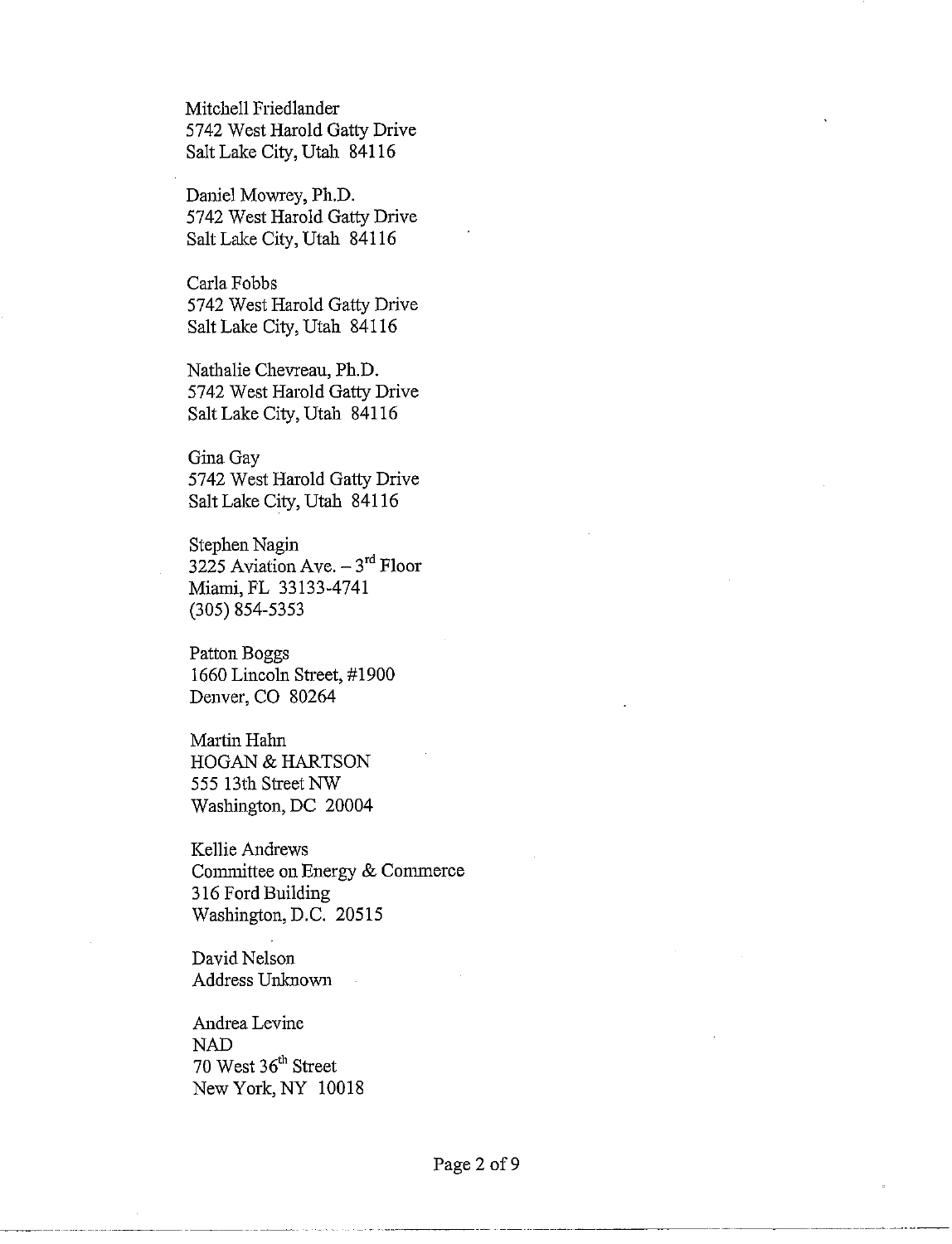David Mallen NAD 70 West 36<sup>th</sup> Street New York, NY 10018

Walter Gross Division of Enforcement Bureau of Consumer Protection Federal Trade Commission 600 Pennsylvania Avenue, N.W. Washington, D.C. 20580

Joshua S. Millard Division of Enforcement Bureau of Consumer Protection Federal Trade Commission 600 Pennsylvania Avenue, N.W. Washington, D.C. 20580

Jonathan Cowen Division of Enforcement Bureau of Consumer Protection Federal Trade Commission 600 Pennsylvania Avenue, N.W. Washington, D.C. 20580

Richard Cleland Bureau of Consumer Protection Federal Trade Conmission 600 Pennsylvania Avenue, N.W. Washington, D.C. 20580

Timothy J. Muris Federal Trade Commission 601 New Jersey Ave., N.W., Suite NJ-2122 Washington, D.C. 20001

Mozelle W. Thompson Federal Trade Commission 601 New Jersey Ave., N.W., Suite NJ-2122 Washington, D.C. 20001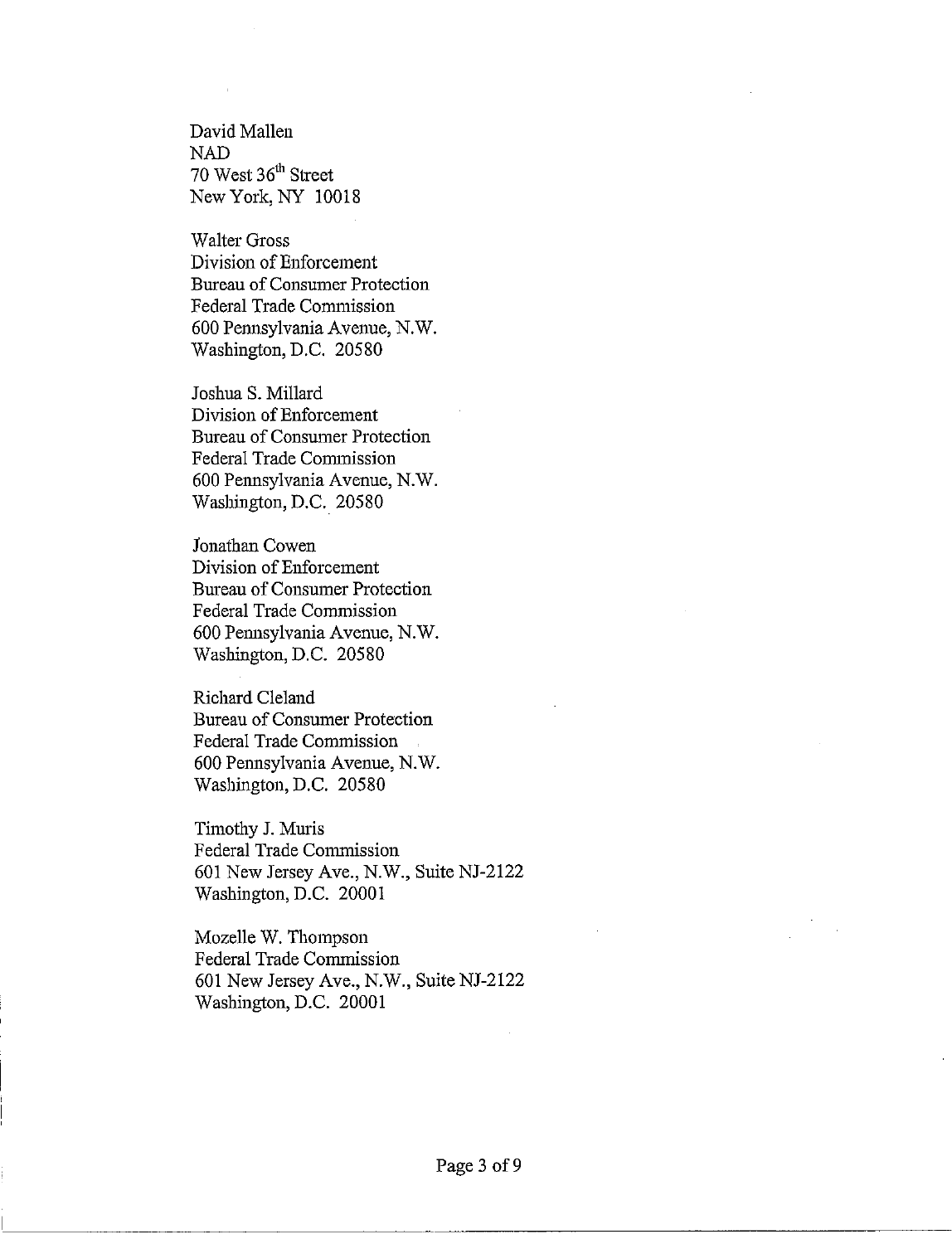Orson Swindle Federal Trade Commission 601 New Jersey Ave., N.W., Suite NJ-2122 Washington, D.C. 20001

Thomas B. Leary Federal Trade Commission 601 New Jersey Ave., N.W., Suite NJ-2122 Washington, D.C. 20001

Pamela Jones Harbour Federal Trade Conmission 601 New Jersey Ave., N.W., Suite NJ-2122 Washington, D.C. 20001

**5.** Howard Beales, III Bureau of Consumer Protection Federal Trade Conmission 600 Pennsylvania Avenue, N.W. Washington, D.C. 20580

Ken Shirley 97 South Red Willow Road Evanston, WY 82930

Bruce Frome, MD <sup>1</sup>415 North Crescent Drive, Suite 230 ! Beverly Hills, CA 90210

Shimizu Foresight Building 3-5-2, Iwamoto-cho Chiyoda-ku, Tokyo 101-0032, Japan

C. Livieri Address Unknown

F. Novazi Address Unknown

R. Lorini Address Unknown

C.M. Colker Address Unknown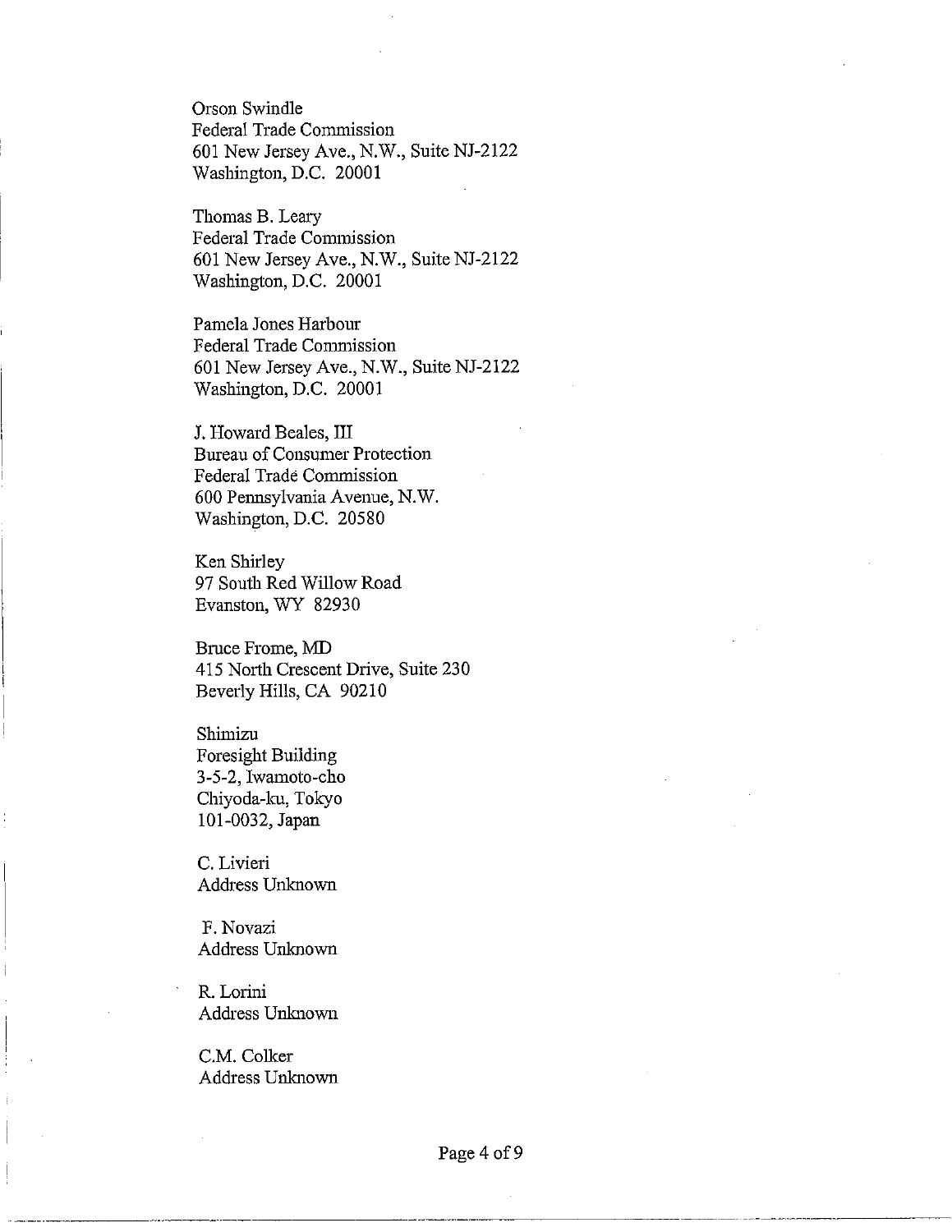D.S. Kalman Address Unknown

A. Minsh Address Unknown

P.A. Daly Address Unknown

D.R. Krieger Address Unknown

A.G. Dulloo Address Unknown

J.B. Young Address Unknown

D. DeWitt Address Unknown

M. Garavito Address Unknown

J. Antonio Address Unknown

D. Allison Address Unknown

E. Boozer Address Unknown

A. Astrup Address Unknown

R. Pasquale Address Unknown

L. Landsberg Address Unknown

~.~. ~ ..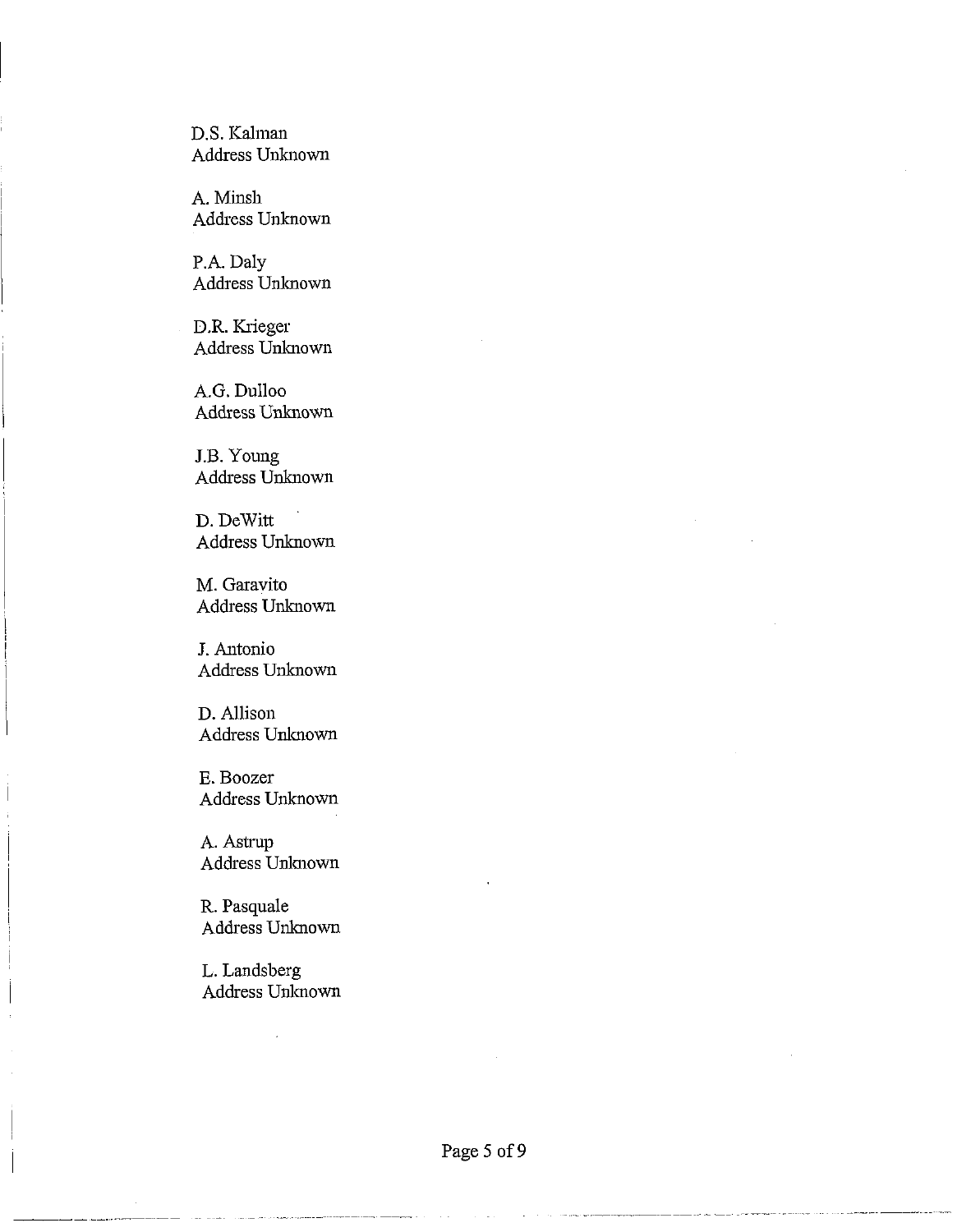Frank L. Greenway, M.D. Pennington Biomedical Research 6400 Perkins Road Baton Rouge, LA 70808-4124

George A. Bray, M.D Address Unknown

H. Williman Address Unknown

P. Walde Address Unknown

P.L. Luisi Address Unknown

A. Gazzaniga Address Unknown

F. Stroppolo Address Unknown

David Heber Address Unknown

DermPharm A Division of DermTech International 15222-B Avenue of Science San Diego, California 92128 (858) 618-1328

2. A copy of, or a description by category and location of, all documents, data compilations and tangible things in the possession, custody or control of the respondent(s) that are relevant to the allegations of the Commission's Complaint, to the proposed relief sought, or to the defenses of the respondent(s):

- a. Challenged Product advertisements 5742 West Harold Gatty Drive, Salt Lake City, Utah 841 16
- b. Substantiation for Challenged Product advertisements 5742 West Harold Gatty Drive, Salt Lake City, Utah 841 16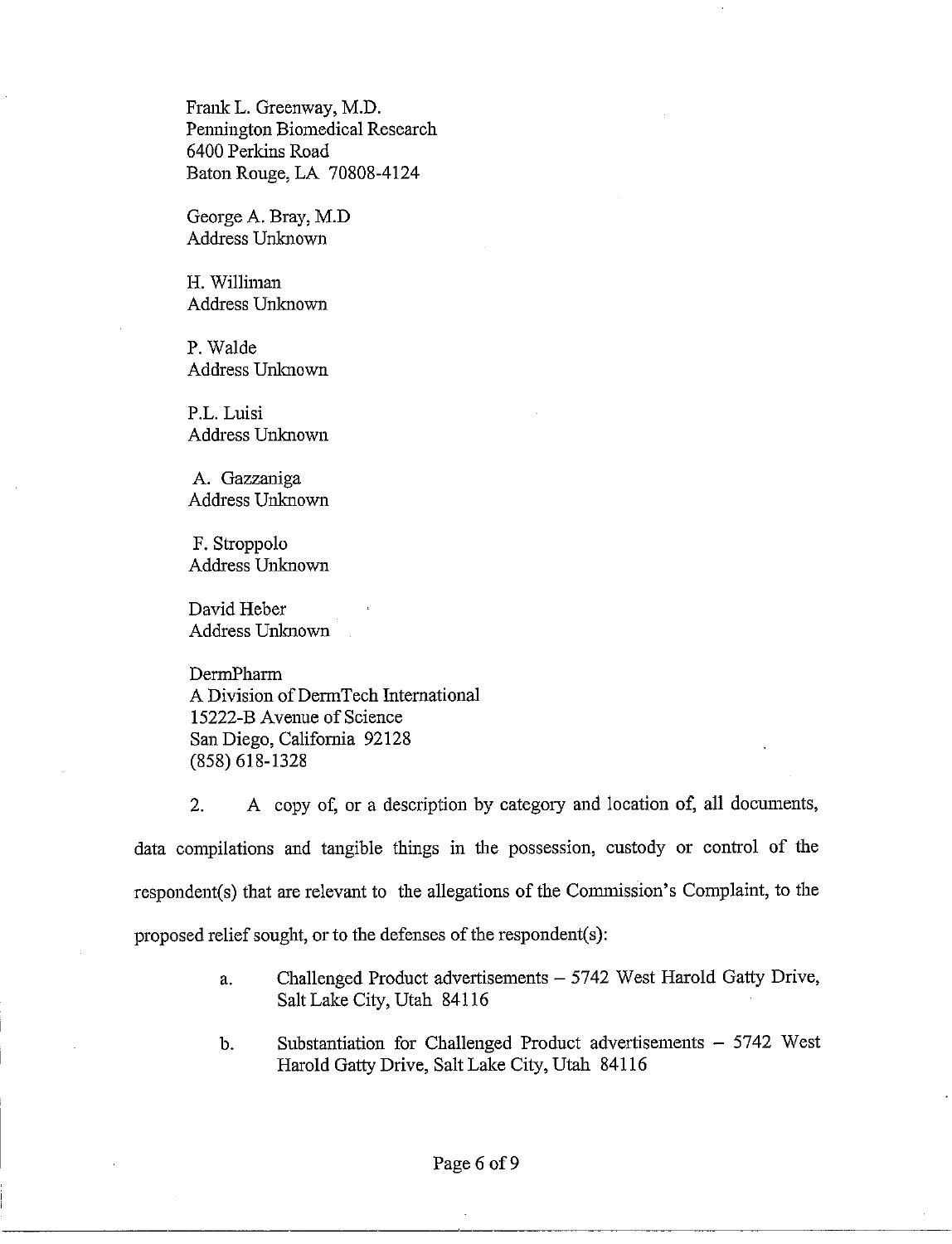- c. Formulation of Challenged Products  $5742$  West Harold Gatty Drive, Salt Lalce City, Utah 841 16
- d. Structure and inter-relationships among corporate respondents  $-5742$ West Harold Gatty Drive, Salt Lake City, Utah 841 16
- e. Customer correspondence and inquiries relating to the Challenged Products - 5742 West Harold Gatty Drive, Salt Lake City, Utah 84116
- f. Packaging and Promotional Material for the Challenged Products 5742 West Harold Gatty Drive, Salt Lake City, Utah 841 16
- g. Customer Returns of the Challenged Products 5742 West Harold Gatty Drive, Salt Lalce City, Utah 841 16
- h. Testing of the Challenged Products 5742 West Harold Gatty Drive, Salt Lake City, Utah 84116
- i. Consumer Surveys re Challenged Products 5742 West Harold Gatty Drive, Salt Lake City, Utah 841 16

Respectfully submitted.

Jeffrev D-Feldmán Gregory L. Hillyer FELDMANGALE, P.A. Miami Center  $-19<sup>th</sup>$  Floor 201 S. Biscayne Blvd. Miami,FL 33131 *Counsel for Respondents A. G. Waterhouse, L.L.C., Basic Research, L.L. C., Klein-Becker, usa, L.L. C., Nutraspourt, L.L. C., Sovage Dennalogic Laboratories, L.L. C.,*  and BAN. L.L.C.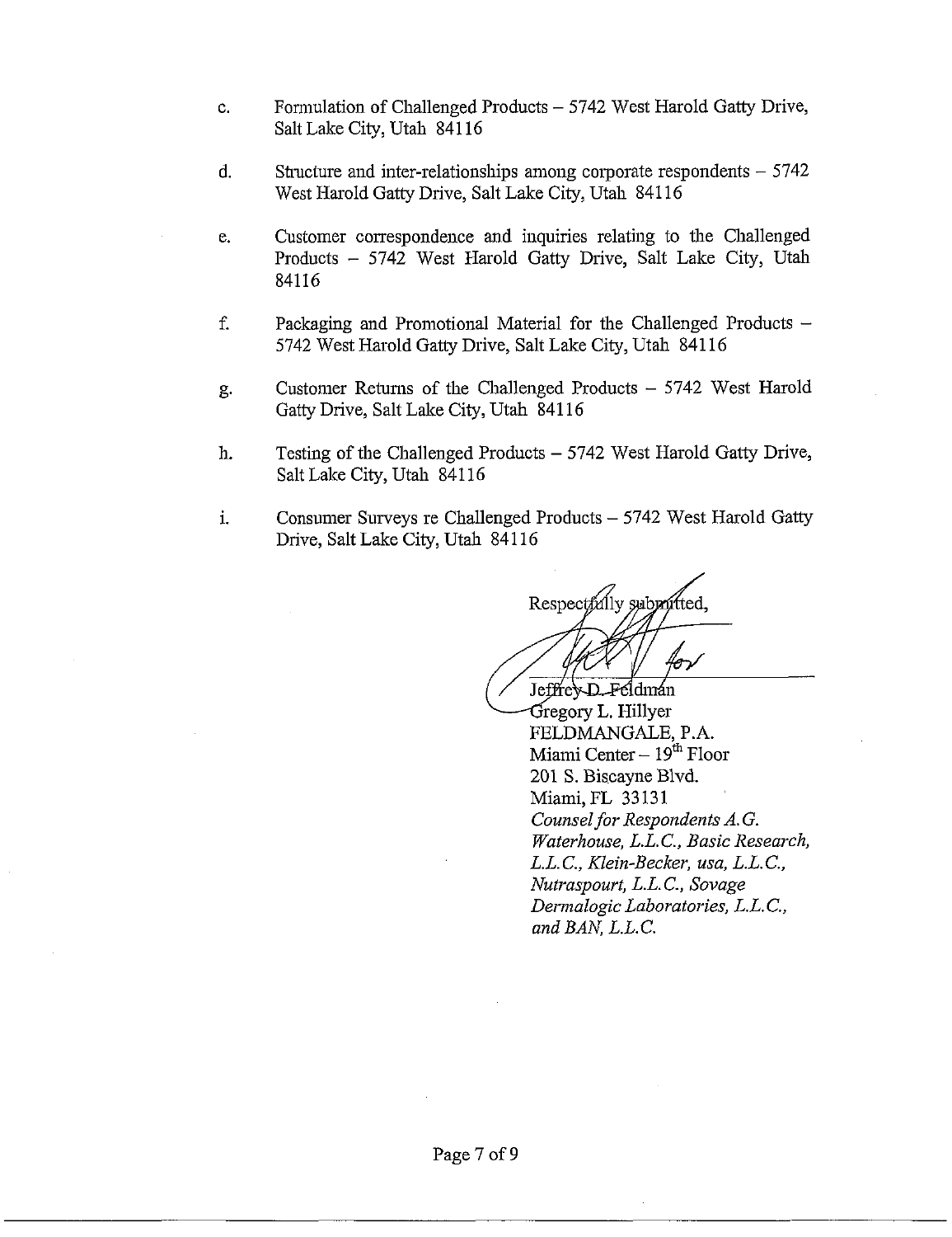## CERTIFICATE OF SERVICE

I hereby certify that on this 6th day of August, 2004, I caused to be served the Respondents Basic Research, L.L.C., A.G. Waterhouse, L.L.C., Klein-Becker usa, L.L.C., NutraSport, L.L.C., Sovage Dermalogic Laboratories, L.L.C. and Ban, L.L.C. INITIAL DISCLOSURES as follows:

(1) One paper copy by first class US. mail and one electronic copy in PDF format by electronic mail to:

Laureen Kapin Joshua S. Millard Robin F. Richardson Laura Schneider Walter C. Gross III Federal Trade Commission 600 Pennsylvania Avenue, N.W., Suite NJ-2122 Washington, DC 20580 Email: lkapin@ftc.gov  $initial@$ ftc.gov  $\text{trichardson}(\widehat{\omega})$ ftc.gov Isclmeider@,ftc.aov

(2) one paper copy via first class U.S. Mail to:

Stephen E. Nagin NAGIN, GALLOP & FIGUEREDO, P.A. 3225 Aviation Ave.  $-3^{rd}$  Floor Miami, FL 33 133-4741 *For Respondents* 

Richard D. Burbidge Burbidge & Mitchell 215 S. State St., Suite 920 Salt Lake City, Utah 84111 (801) 355-6677 (801) 355-2341 (fax) rburbidge@burbidgeandmitchell.com *For Respondent Gay*